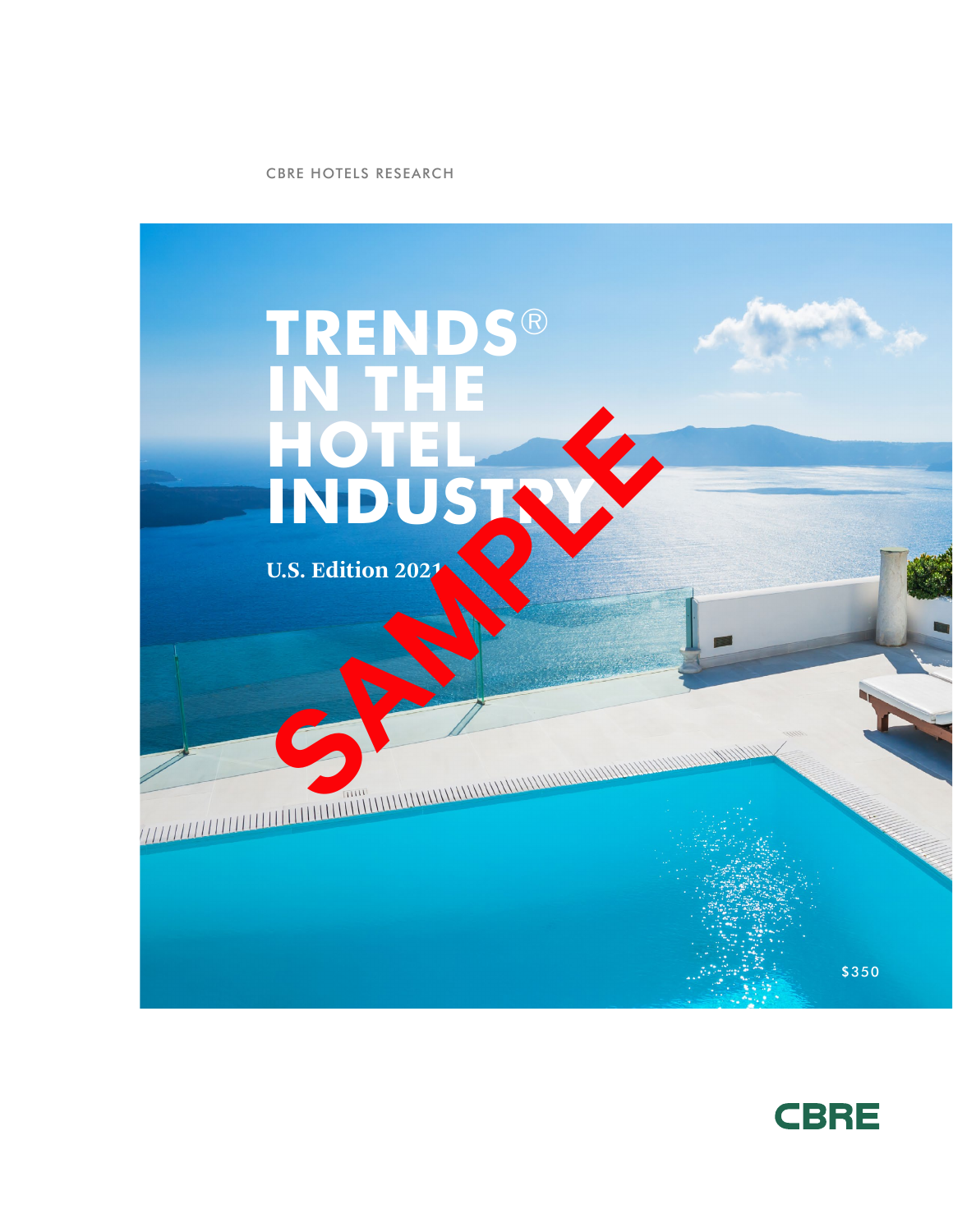## TABLE OF CONTENTS

- 03. Credits
- 06. Publishers' Message
- 12. Glossary of Terms
- 16. A Note to Readers
- 26. U.S. Major Markets: RevPAR Recovery Lags
- 34. Geographic Regions Map

#### ALL HOTELS

- 36. Consumer Price Index vs. Average Daily Room Rate
- 37. Figure 1: How Hotels Performed  $-2020$  vs. 20
- 38. Figure 2: Statistical Highlights 2020
- 39. Figure 3: Source and Disposition of the Industry Dollar
- 40. Figure 4: Summary Operating St. Dollars Per Available and Occupied Room
- 41. Figure 5: Summary Operating Statement Percent of Revenue
- 42. Figure 6: Departmental Exp
- 43. Figure 7: Labor Costs
- 44. Figure 8: Management Fees Franchise Fees 2020
- 45. Figure 9: Selected Revenue and Expense Items 20 Year Trend

#### FULL-SERVICE HOTELS

- 46. Performance in 2020
- 47. Figure 10: Summary Operating Statement Dollars Pertualiable and Occupied Room
- 48. Figure 4: Somary Operating Statement By Rate Groups
- 50. Figure 10B: Summary Operating Statement By **Ographic Regions**
- 53. **Igure 20: Summary Operating Statement** By Property Size Classifications 55. Figure 11: Departmental Expenses BREVPAR Recovery Lags<br>
Map<br>
Map<br>
By Rate Command By Rate Command By Rate Command By Rate Command By Rate Command By Rate Command By Property Size Class<br>
Figure 11: Department By Property Size Class<br>
LIMITED-SERVICE HOT<br>
Di
	- Figure 12: Labor Costs

#### LIMITED-SERVICE HOTELS

- 57. Performance in 2020
- 58. Figure 13: Summary Operating Statement Dollars Per Available and Occupied Room
- 59. Figure 13A: Summary Operating Statement By Rate Groups
- 61. Figure 13B: Summary Operating Statement By Geographic Regions
- 64. Figure 13C: Summary Operating Statement By Property Size Classifications
- 66. Figure 14: Departmental Expenses
- 67. Figure 15: Labor Costs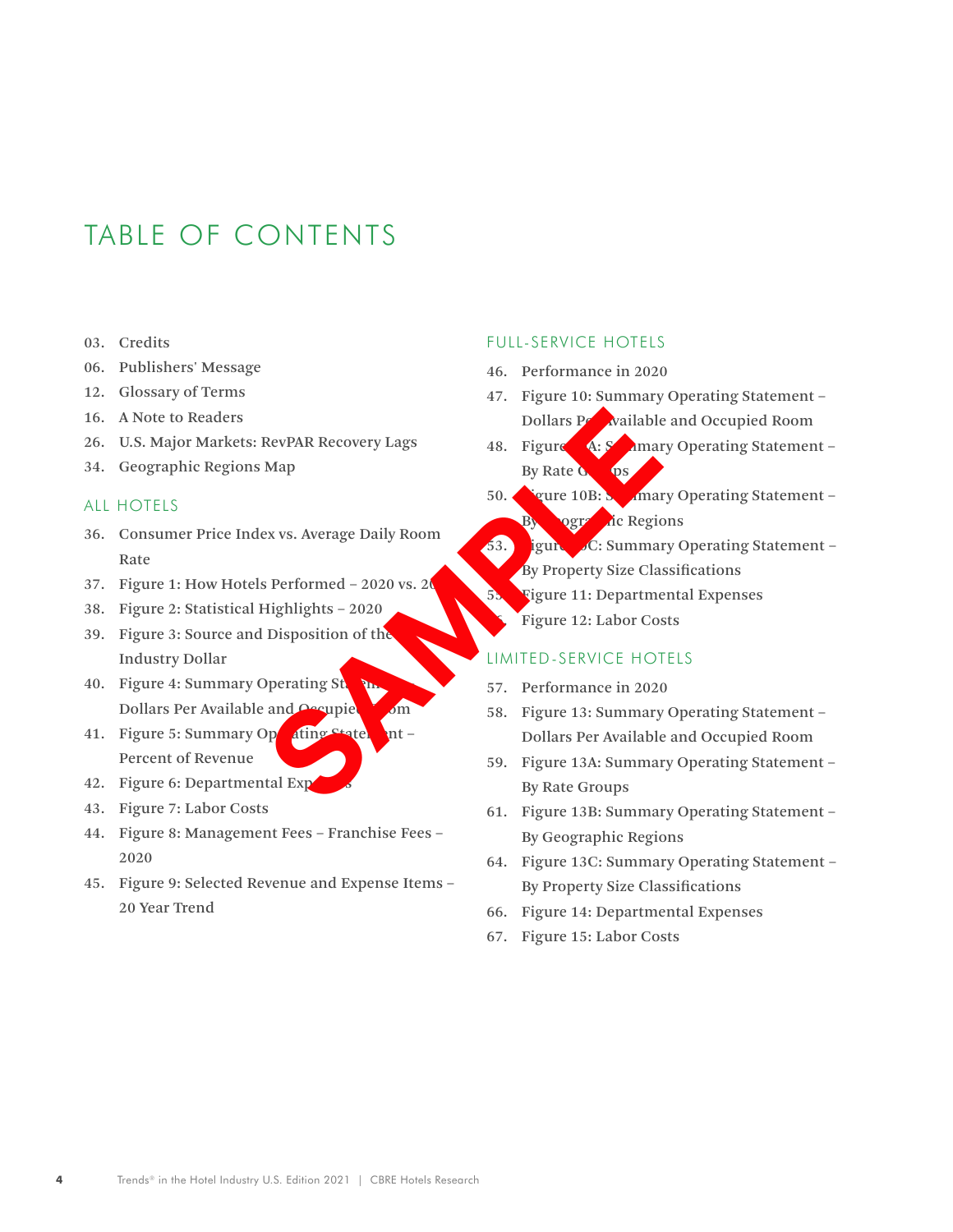### SUITE HOTELS WITH FOOD AND BEVERAGE

- 68. Performance in 2020
- 69. Figure 16: Summary Operating Statement Dollars Per Available and Occupied Room
- 70. Figure 16A: Summary Operating Statement By Rate Groups
- 72. Figure 16B: Summary Operating Statement By Geographic Regions
- 75. Figure 16C: Summary Operating Statement By Property Size Classifications
- 77. Figure 17: Departmental Expenses
- 78. Figure 18: Labor Costs

### SUITE HOTELS WITHOUT FOOD AND BEVERAGE

- 79. Performance in 2020
- 80. Figure 19: Summary Operating State Dollars Per Available and Cupied Room
- 81. Figure 19A: Summary Operation Statement By Rate Groups
- 83. Figure 19B: Summary Operating Statement By Geographic Regions
- 86. Figure 19C: Summary Operating Statement By Property Size Classifications
- 88. Figure 20: Departmental Expenses
- 89. Figure 21: Labor Costs

#### CONVENTION HOTELS

- 90. Performance in 2020
- 91. Figure 22: Summary Operating Statement Dollars Per Available and Occupied Room
- 92. Figure 4: Somary Operating Statement By Rate Groups
- 94. Figure 22B: Summary Operating Statement  $\mathbf{B}$  ogr $\mathbf{A}$  ic Regions
- 97. **Igure 20: Summary Operating Statement** By Property Size Classifications 99. Figure 23: Departmental Expenses and Occupied Room<br>
By Operating Statement –<br>
SP Rate Occupied Room<br>
By Rate Occupied Room<br>
By Rate Occupied Room<br>
By Paper 22B<br>
In and Expenses<br>
Sure 23: Department<br>
SP Paper 28B<br>
In and Expenses<br>
Sp Property Size Class<br>
S
	- 10. Figure 24: Labor Costs

#### RESORT HOTELS

- 101. Performance in 2020
- 102. Figure 25: Summary Operating Statement Dollars Per Available and Occupied Room
- 103. Figure 25A: Summary Operating Statement By Rate Groups
- 105. Figure 25B: Summary Operating Statement By Geographic Regions
- 108. Figure 25C: Summary Operating Statement By Property Size Classifications
- 110. Figure 26: Summary Operating Statement Dollars Per Guest Day
- 111. Figure 27: Departmental Expenses
- 112. Figure 28: Labor Costs
- 114. CBRE Hotels Contact Information
- 118. CBRE Hotel Advisory Leadership
- 120. Research and Data Products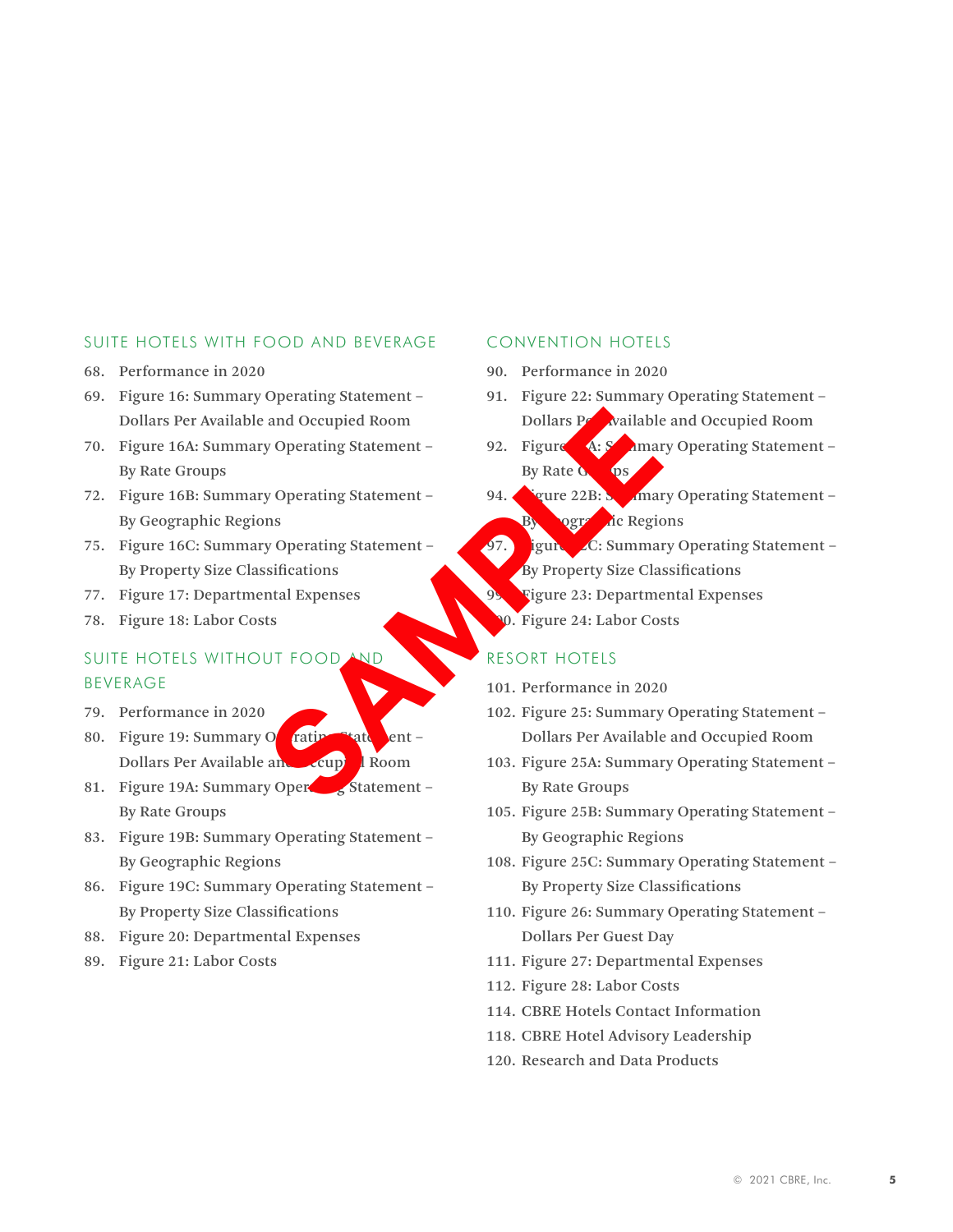# FULL-SERVICE HOTELS

## **FIGURE 10 SUMMARY OPERATING STATEMENT** – **DOLLARS PER AVAILABLE AND OCCUPIED ROOM**

| \$17,149<br>$(66.1)$ %<br>72.9 %<br>\$144.39<br>Rooms<br>(72.9)<br>19.2<br>38.04<br>Food and Beverage<br>4,518<br>Ó,<br>Other Operated Departments<br>1,071<br>(53.5)<br>4.6<br>800<br>Miscellaneous Income<br>(37.6)<br>3.4<br>7/3<br>\$23,538<br>100.0 %<br><b>Total Operating Revenue</b><br>$(66.7)$ %<br>\$<br>49.54<br>Rooms<br>Ŝ<br>5,884<br>$(54.0)$ %<br>34.3<br>Q,<br>Food and Beverage<br>4,286<br>(64.6)<br>Other Operated Departments<br>472<br>3.98<br>(54.8)<br>44.1<br>$\varsigma$<br>\$10,642<br>$(59.0)$ %<br>89.60<br><b>Total Departmental Expenses</b><br>\$108.58<br>$\frac{0}{0}$<br>\$12,896<br>(71.5)<br>$\mathcal{O}$<br>Ŝ<br>3,493<br>$.8\%$<br>\$<br>29.41<br>Administrative and General<br>P<br>3.2<br>Information and Telecommunications Systems<br>751<br>6.32<br>13.1<br>25.88<br>Sales and Marketing<br>$(5 -$<br>29)<br>$65 -$<br>8.3<br>Property Operations and Maintenance<br>16.54<br>(24.7)<br>6.5<br>12.86<br><b>Utilities</b><br>20,8<br>\$<br>$(42.1)$ %<br>45.9 %<br>91.01<br><b>Total Undistributed Expenses</b><br>\$<br>$(92.0)$ %<br>8.9 %<br>17.57<br>187<br>747<br>\$<br>$(67.8)$ %<br>3.2%<br>6.29<br>\$<br>5.7 %<br>1,340<br>$(94.4)$ %<br>11.28<br>2<br>\$<br>101<br>N/C<br>\$<br>Income<br>0.4 %<br>0.85<br>1,059<br>$(16.9)$ %<br>8.91<br>4.5<br>Rent<br>2.6<br>23.35<br>Property and Other Taxes<br>2,773<br>11.8<br>Insurance<br>645<br>10.4<br>2.7<br>5.43<br>726<br>3.1<br>Other<br>(26.1)<br>6.11<br>42.96<br>\$<br>5,102<br>21.7 %<br>\$<br><b>Total Non-Operating Income and Expenses</b><br>$(7.3)$ %<br>\$ (31.68)<br>\$ (3,762)<br>N/C<br>$(16.0)\%$ |                                                                             | 2020 Dollars Per<br>Available Room | Change From<br>Prior Year | 2020 Percent<br>of Revenue | 2020 Dollars Per<br>Occupied Room |
|---------------------------------------------------------------------------------------------------------------------------------------------------------------------------------------------------------------------------------------------------------------------------------------------------------------------------------------------------------------------------------------------------------------------------------------------------------------------------------------------------------------------------------------------------------------------------------------------------------------------------------------------------------------------------------------------------------------------------------------------------------------------------------------------------------------------------------------------------------------------------------------------------------------------------------------------------------------------------------------------------------------------------------------------------------------------------------------------------------------------------------------------------------------------------------------------------------------------------------------------------------------------------------------------------------------------------------------------------------------------------------------------------------------------------------------------------------------------------------------------------------------------------------------------------------------------------------------------------------------------|-----------------------------------------------------------------------------|------------------------------------|---------------------------|----------------------------|-----------------------------------|
|                                                                                                                                                                                                                                                                                                                                                                                                                                                                                                                                                                                                                                                                                                                                                                                                                                                                                                                                                                                                                                                                                                                                                                                                                                                                                                                                                                                                                                                                                                                                                                                                                     |                                                                             |                                    |                           |                            |                                   |
|                                                                                                                                                                                                                                                                                                                                                                                                                                                                                                                                                                                                                                                                                                                                                                                                                                                                                                                                                                                                                                                                                                                                                                                                                                                                                                                                                                                                                                                                                                                                                                                                                     | <b>Revenues</b>                                                             |                                    |                           |                            |                                   |
|                                                                                                                                                                                                                                                                                                                                                                                                                                                                                                                                                                                                                                                                                                                                                                                                                                                                                                                                                                                                                                                                                                                                                                                                                                                                                                                                                                                                                                                                                                                                                                                                                     |                                                                             |                                    |                           |                            |                                   |
|                                                                                                                                                                                                                                                                                                                                                                                                                                                                                                                                                                                                                                                                                                                                                                                                                                                                                                                                                                                                                                                                                                                                                                                                                                                                                                                                                                                                                                                                                                                                                                                                                     |                                                                             |                                    |                           |                            |                                   |
|                                                                                                                                                                                                                                                                                                                                                                                                                                                                                                                                                                                                                                                                                                                                                                                                                                                                                                                                                                                                                                                                                                                                                                                                                                                                                                                                                                                                                                                                                                                                                                                                                     |                                                                             |                                    |                           |                            |                                   |
|                                                                                                                                                                                                                                                                                                                                                                                                                                                                                                                                                                                                                                                                                                                                                                                                                                                                                                                                                                                                                                                                                                                                                                                                                                                                                                                                                                                                                                                                                                                                                                                                                     |                                                                             |                                    |                           |                            |                                   |
|                                                                                                                                                                                                                                                                                                                                                                                                                                                                                                                                                                                                                                                                                                                                                                                                                                                                                                                                                                                                                                                                                                                                                                                                                                                                                                                                                                                                                                                                                                                                                                                                                     |                                                                             |                                    |                           |                            |                                   |
|                                                                                                                                                                                                                                                                                                                                                                                                                                                                                                                                                                                                                                                                                                                                                                                                                                                                                                                                                                                                                                                                                                                                                                                                                                                                                                                                                                                                                                                                                                                                                                                                                     | Departmental Expenses*                                                      |                                    |                           |                            |                                   |
|                                                                                                                                                                                                                                                                                                                                                                                                                                                                                                                                                                                                                                                                                                                                                                                                                                                                                                                                                                                                                                                                                                                                                                                                                                                                                                                                                                                                                                                                                                                                                                                                                     |                                                                             |                                    |                           |                            |                                   |
|                                                                                                                                                                                                                                                                                                                                                                                                                                                                                                                                                                                                                                                                                                                                                                                                                                                                                                                                                                                                                                                                                                                                                                                                                                                                                                                                                                                                                                                                                                                                                                                                                     |                                                                             |                                    |                           |                            |                                   |
|                                                                                                                                                                                                                                                                                                                                                                                                                                                                                                                                                                                                                                                                                                                                                                                                                                                                                                                                                                                                                                                                                                                                                                                                                                                                                                                                                                                                                                                                                                                                                                                                                     |                                                                             |                                    |                           |                            |                                   |
|                                                                                                                                                                                                                                                                                                                                                                                                                                                                                                                                                                                                                                                                                                                                                                                                                                                                                                                                                                                                                                                                                                                                                                                                                                                                                                                                                                                                                                                                                                                                                                                                                     |                                                                             |                                    |                           |                            |                                   |
|                                                                                                                                                                                                                                                                                                                                                                                                                                                                                                                                                                                                                                                                                                                                                                                                                                                                                                                                                                                                                                                                                                                                                                                                                                                                                                                                                                                                                                                                                                                                                                                                                     | <b>Total Departmental Profit</b>                                            |                                    |                           |                            |                                   |
|                                                                                                                                                                                                                                                                                                                                                                                                                                                                                                                                                                                                                                                                                                                                                                                                                                                                                                                                                                                                                                                                                                                                                                                                                                                                                                                                                                                                                                                                                                                                                                                                                     | <b>Undistributed Operating Expenses</b>                                     |                                    |                           |                            |                                   |
|                                                                                                                                                                                                                                                                                                                                                                                                                                                                                                                                                                                                                                                                                                                                                                                                                                                                                                                                                                                                                                                                                                                                                                                                                                                                                                                                                                                                                                                                                                                                                                                                                     |                                                                             |                                    |                           |                            |                                   |
|                                                                                                                                                                                                                                                                                                                                                                                                                                                                                                                                                                                                                                                                                                                                                                                                                                                                                                                                                                                                                                                                                                                                                                                                                                                                                                                                                                                                                                                                                                                                                                                                                     |                                                                             |                                    |                           |                            |                                   |
|                                                                                                                                                                                                                                                                                                                                                                                                                                                                                                                                                                                                                                                                                                                                                                                                                                                                                                                                                                                                                                                                                                                                                                                                                                                                                                                                                                                                                                                                                                                                                                                                                     |                                                                             |                                    |                           |                            |                                   |
|                                                                                                                                                                                                                                                                                                                                                                                                                                                                                                                                                                                                                                                                                                                                                                                                                                                                                                                                                                                                                                                                                                                                                                                                                                                                                                                                                                                                                                                                                                                                                                                                                     |                                                                             |                                    |                           |                            |                                   |
|                                                                                                                                                                                                                                                                                                                                                                                                                                                                                                                                                                                                                                                                                                                                                                                                                                                                                                                                                                                                                                                                                                                                                                                                                                                                                                                                                                                                                                                                                                                                                                                                                     |                                                                             |                                    |                           |                            |                                   |
|                                                                                                                                                                                                                                                                                                                                                                                                                                                                                                                                                                                                                                                                                                                                                                                                                                                                                                                                                                                                                                                                                                                                                                                                                                                                                                                                                                                                                                                                                                                                                                                                                     |                                                                             |                                    |                           |                            |                                   |
|                                                                                                                                                                                                                                                                                                                                                                                                                                                                                                                                                                                                                                                                                                                                                                                                                                                                                                                                                                                                                                                                                                                                                                                                                                                                                                                                                                                                                                                                                                                                                                                                                     | <b>Gross Operating Profit</b>                                               |                                    |                           |                            |                                   |
|                                                                                                                                                                                                                                                                                                                                                                                                                                                                                                                                                                                                                                                                                                                                                                                                                                                                                                                                                                                                                                                                                                                                                                                                                                                                                                                                                                                                                                                                                                                                                                                                                     | <b>Management Fees</b>                                                      |                                    |                           |                            |                                   |
|                                                                                                                                                                                                                                                                                                                                                                                                                                                                                                                                                                                                                                                                                                                                                                                                                                                                                                                                                                                                                                                                                                                                                                                                                                                                                                                                                                                                                                                                                                                                                                                                                     | Income Before Non-Operating Income and Expenses                             |                                    |                           |                            |                                   |
|                                                                                                                                                                                                                                                                                                                                                                                                                                                                                                                                                                                                                                                                                                                                                                                                                                                                                                                                                                                                                                                                                                                                                                                                                                                                                                                                                                                                                                                                                                                                                                                                                     | Non-Operating Income and Expenses                                           |                                    |                           |                            |                                   |
|                                                                                                                                                                                                                                                                                                                                                                                                                                                                                                                                                                                                                                                                                                                                                                                                                                                                                                                                                                                                                                                                                                                                                                                                                                                                                                                                                                                                                                                                                                                                                                                                                     |                                                                             |                                    |                           |                            |                                   |
|                                                                                                                                                                                                                                                                                                                                                                                                                                                                                                                                                                                                                                                                                                                                                                                                                                                                                                                                                                                                                                                                                                                                                                                                                                                                                                                                                                                                                                                                                                                                                                                                                     |                                                                             |                                    |                           |                            |                                   |
|                                                                                                                                                                                                                                                                                                                                                                                                                                                                                                                                                                                                                                                                                                                                                                                                                                                                                                                                                                                                                                                                                                                                                                                                                                                                                                                                                                                                                                                                                                                                                                                                                     |                                                                             |                                    |                           |                            |                                   |
|                                                                                                                                                                                                                                                                                                                                                                                                                                                                                                                                                                                                                                                                                                                                                                                                                                                                                                                                                                                                                                                                                                                                                                                                                                                                                                                                                                                                                                                                                                                                                                                                                     |                                                                             |                                    |                           |                            |                                   |
|                                                                                                                                                                                                                                                                                                                                                                                                                                                                                                                                                                                                                                                                                                                                                                                                                                                                                                                                                                                                                                                                                                                                                                                                                                                                                                                                                                                                                                                                                                                                                                                                                     |                                                                             |                                    |                           |                            |                                   |
|                                                                                                                                                                                                                                                                                                                                                                                                                                                                                                                                                                                                                                                                                                                                                                                                                                                                                                                                                                                                                                                                                                                                                                                                                                                                                                                                                                                                                                                                                                                                                                                                                     |                                                                             |                                    |                           |                            |                                   |
|                                                                                                                                                                                                                                                                                                                                                                                                                                                                                                                                                                                                                                                                                                                                                                                                                                                                                                                                                                                                                                                                                                                                                                                                                                                                                                                                                                                                                                                                                                                                                                                                                     | EBITDA (Earnings Before Interest, Taxes,<br>Depreciation, and Amortization) |                                    |                           |                            |                                   |
| 32.5 %<br>$(56.8)$ %                                                                                                                                                                                                                                                                                                                                                                                                                                                                                                                                                                                                                                                                                                                                                                                                                                                                                                                                                                                                                                                                                                                                                                                                                                                                                                                                                                                                                                                                                                                                                                                                | Percent of Occupancy                                                        |                                    |                           |                            |                                   |
| \$144.39<br>$(21.7)$ %                                                                                                                                                                                                                                                                                                                                                                                                                                                                                                                                                                                                                                                                                                                                                                                                                                                                                                                                                                                                                                                                                                                                                                                                                                                                                                                                                                                                                                                                                                                                                                                              | Average Daily Rate                                                          |                                    |                           |                            |                                   |
| \$46.89<br>$(66.1)$ %                                                                                                                                                                                                                                                                                                                                                                                                                                                                                                                                                                                                                                                                                                                                                                                                                                                                                                                                                                                                                                                                                                                                                                                                                                                                                                                                                                                                                                                                                                                                                                                               | RevPAR                                                                      |                                    |                           |                            |                                   |
| 232                                                                                                                                                                                                                                                                                                                                                                                                                                                                                                                                                                                                                                                                                                                                                                                                                                                                                                                                                                                                                                                                                                                                                                                                                                                                                                                                                                                                                                                                                                                                                                                                                 | Average Size (Rooms)                                                        |                                    |                           |                            |                                   |

\* Expressed as a percent of departmental revenue.

N/C Data not comparable.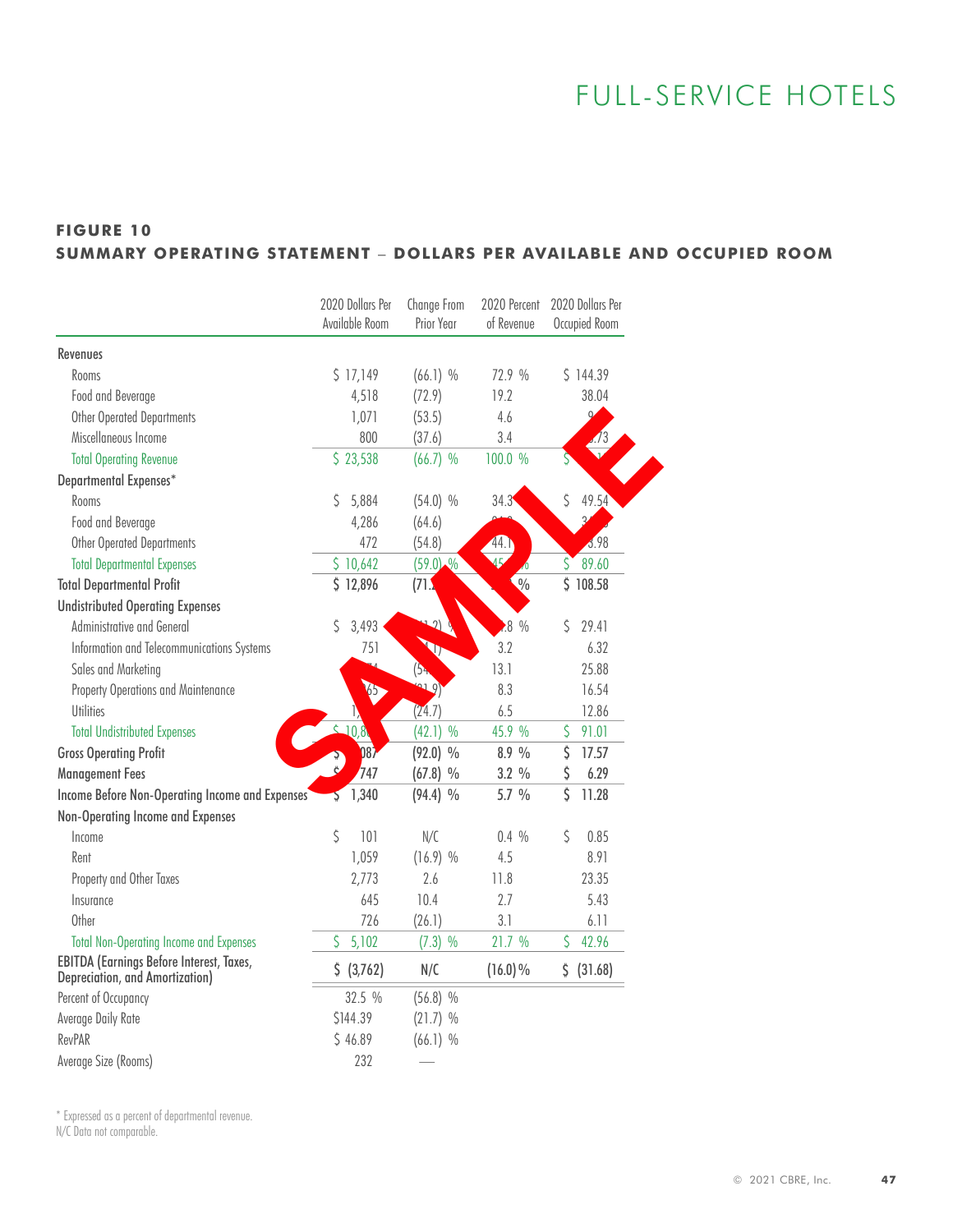# SUITE HOTELS WITH FOOD AND BEVERAGE

### **FIGURE 16 SUMMARY OPERATING STATEMENT** – **DOLLARS PER AVAILABLE AND OCCUPIED ROOM**

|                                                                             |                | 2020 Dollars Per<br>Available Room | Change From<br>Prior Year | 2020 Percent 2020 Dollars Per<br>of Revenue |              | Occupied Room   |
|-----------------------------------------------------------------------------|----------------|------------------------------------|---------------------------|---------------------------------------------|--------------|-----------------|
| Revenues                                                                    |                |                                    |                           |                                             |              |                 |
| Rooms                                                                       |                | \$18,562                           | $(61.0)$ %                | 84.0 %                                      |              | \$132.90        |
| Food and Beverage                                                           |                | 2,004                              | (71.8)                    | 9.1                                         |              | 14.35           |
| Other Operated Departments                                                  |                | 987                                | (49.4)                    | 4.5                                         |              | 7.06            |
| Miscellaneous Income                                                        |                | 542                                | (18.3)                    | 2.5                                         |              |                 |
| <b>Total Operating Revenue</b>                                              |                | \$22,095                           | $(61.4)$ %                | 100.0 %                                     |              | 51 <sub>b</sub> |
| Departmental Expenses*                                                      |                |                                    |                           |                                             |              |                 |
| Rooms                                                                       | Ŝ              | 5,688                              | $(52.5)$ %                | 30.6 %                                      | $\mathsf{S}$ | 40.72           |
| Food and Beverage                                                           |                | 1,804                              | (66.7)                    | 90                                          |              | 12.9'           |
| Other Operated Departments                                                  |                | 489                                | (45.6)                    |                                             |              |                 |
| <b>Total Departmental Expenses</b>                                          | \$             | 7,980                              | $(56.4)$ %                |                                             | \$           | 57.14           |
| <b>Total Departmental Profit</b>                                            |                | \$14,114                           | (63.8)                    | 63.                                         |              | 5101.06         |
| <b>Undistributed Operating Expenses</b>                                     |                |                                    |                           |                                             |              |                 |
| Administrative and General                                                  |                | \$2,788                            |                           | $\sqrt[0]{\sqrt{2}}$<br>$\frac{1}{2}$       | \$           | 19.96           |
| Information and Telecommunications Systems                                  |                | 564                                |                           | 2.6                                         |              | 4.04            |
| Sales and Marketing                                                         |                |                                    | (55.)                     | 15.1                                        |              | 23.88           |
| Property Operations and Maintenance                                         |                |                                    |                           | 8.2                                         |              | 13.04           |
| <b>Utilities</b>                                                            |                |                                    | (19.8)                    | 7.2                                         |              | 11.36           |
| <b>Total Undistributed Expenses</b>                                         |                | $5 - 10.09$                        | $(40.6)$ %                | 45.7 %                                      | \$           | 72.29           |
| <b>Gross Operating Profit</b>                                               |                | 8                                  | $(81.7)$ %                | 18.2 %                                      | \$           | 28.77           |
| <b>Management Fees</b>                                                      |                | $\overline{67}$                    | $(62.2)$ %                | 3.0%                                        | \$           | 4.77            |
| Income Before Non-Operating Income and Expenses                             | $\overline{v}$ | 3,352                              | $(83.4)$ %                | 15.2 %                                      | Ŝ            | 24.00           |
| Non-Operating Income and Expenses                                           |                |                                    |                           |                                             |              |                 |
| Income                                                                      | $\zeta$        | 205                                | $(20.5)$ %                | $0.9\%$                                     | \$           | 1.47            |
| Rent                                                                        |                | 1,299                              | (16.1)                    | 5.9                                         |              | 9.30            |
| Property and Other Taxes                                                    |                | 2,196                              | 6.3                       | 9.9                                         |              | 15.72           |
| Insurance                                                                   |                | 509                                | 13.9                      | 2.3                                         |              | 3.64            |
| Other                                                                       |                | 348                                | (41.9)                    | 1.6                                         |              | 2.49            |
| <b>Total Non-Operating Income and Expenses</b>                              | \$             | 4,147                              | $(5.8)$ %                 | 18.8 %                                      | \$           | 29.69           |
| EBITDA (Earnings Before Interest, Taxes,<br>Depreciation, and Amortization) | Ŝ              | (796)                              | N/C                       | $(3.6)\%$                                   | Ŝ            | (5.70)          |
| Percent of Occupancy                                                        |                | 38.2 %                             | $(51.1)$ %                |                                             |              |                 |
| Average Daily Rate                                                          |                | \$132.90                           | $(20.4)$ %                |                                             |              |                 |
| RevPAR                                                                      |                | \$50.72                            | $(61.1)$ %                |                                             |              |                 |
| Average Size (Rooms)                                                        |                | 221                                | $0.5\frac{0}{0}$          |                                             |              |                 |

\* Expressed as a percent of departmental revenue.

N/C – Data not comparable.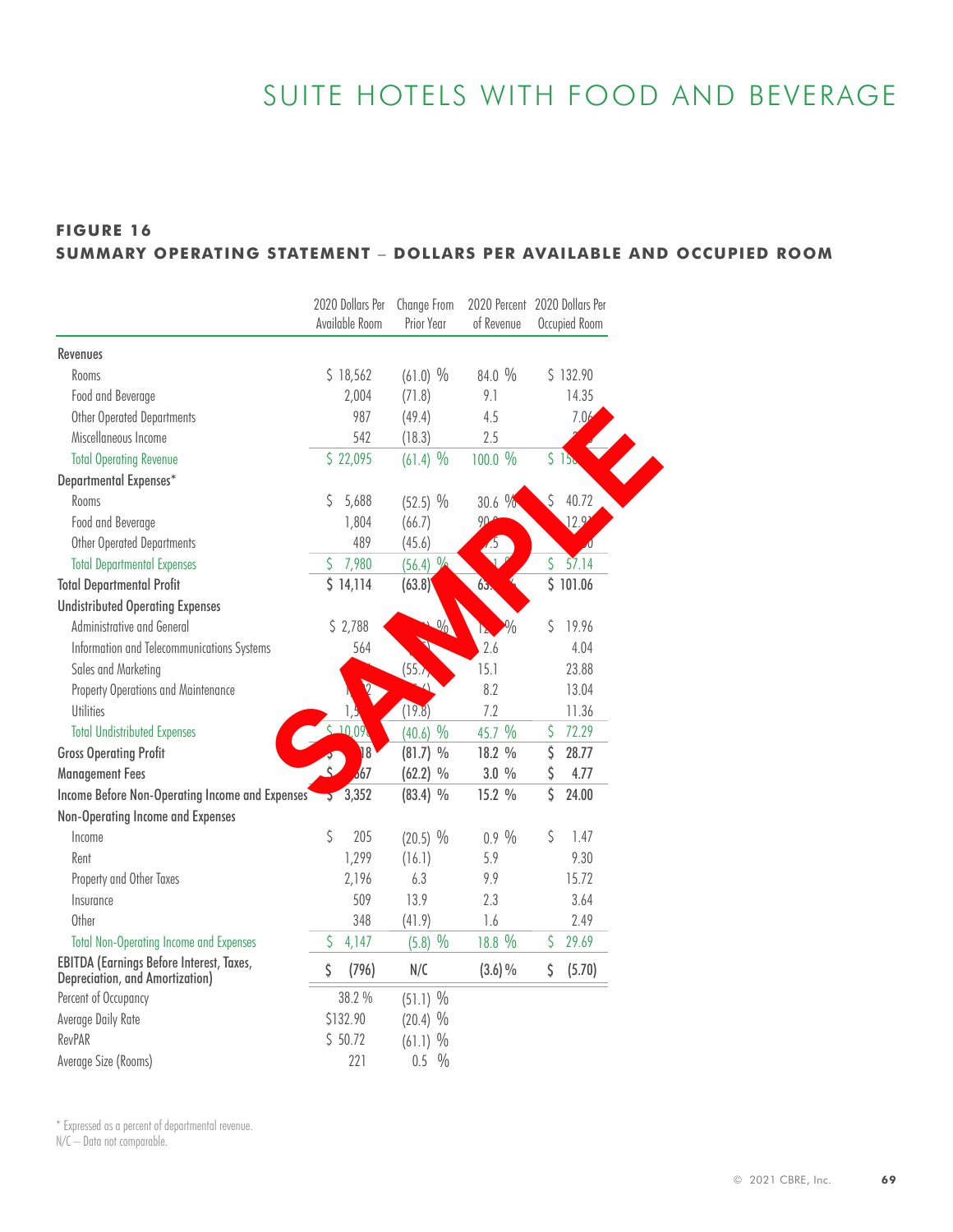# CONVENTION HOTELS

## **FIGURE 22 SUMMARY OPERATING STATEMENT** – **DOLLARS PER AVAILABLE AND OCCUPIED ROOM**

| Revenues<br>\$15,007<br>56.2 %<br>\$164.78<br>Rooms<br>$(72.5)$ %<br>90.93<br>Food and Beverage<br>8,282<br>(74.6)<br>31.0<br><b>Other Operated Departments</b><br>2,311<br>8.7<br>25.39<br>(42.9)<br>Miscellaneous Income<br>1,093<br>(23.7)<br>4.1<br>Š<br>\$26,693<br>100.0 %<br><b>Total Operating Revenue</b><br>$(71.2)$ %<br>Departmental Expenses*<br>\$<br>5,883<br>39.2<br>Rooms<br>\$<br>$(59.7)$ %<br>64.60<br>$\alpha$<br>Food and Beverage<br>78<br>7,164<br>(64.9)<br>769<br><b>Other Operated Departments</b><br>(47.7)<br>3.3<br>\$151.70<br>\$13,816<br>$(62.1)$ %<br><b>Total Departmental Expenses</b><br>\$141.39<br>\$12,877<br>(77.1)<br>$\frac{0}{0}$<br>Ŝ<br>Administrative and General<br>Ŝ<br>3,515<br>38.59<br>$\sqrt{0}$<br>A<br>3.4<br>Information and Telecommunications Systems<br>914<br>10.03<br>(58.5<br>10.7<br>Sales and Marketing<br>31.22<br>18<br>$\Omega$<br>8.3<br>Property Operations and Maintenance<br>24.47<br>(27.1)<br>19.21<br><b>Utilities</b><br>6.6<br>$(45.7)$ %<br>42.1 %<br>\$123.52<br><b>Total Undistributed Expenses</b><br>\$<br>$\overline{2}$<br>$(95.4)$ %<br>6.1%<br>17.87<br>$\sqrt{73}$<br>\$<br>$(78.1)$ %<br>2.9%<br>8.49<br>Ŝ<br>854<br>$(97.3)$ %<br>3.2 %<br>9.37<br>Income Before Non-Operating Income and Expenses<br>ᢌ<br>Non-Operating Income and Expenses<br>\$<br>Ŝ<br>13<br>$(18.7)$ %<br>0.14<br>Income<br>678<br>2.5%<br>(18.2)<br>7.44<br>Rent<br>12.7<br>37.19<br>Property and Other Taxes<br>3,387<br>4.0<br>Insurance<br>678<br>5.1<br>2.5<br>7.44<br>4.2<br>3.8<br>Other<br>1,008<br>11.07<br>21.5 %<br>63.01<br><b>Total Non-Operating Income and Expenses</b><br>\$<br>5,738<br>1.0<br>$\frac{0}{0}$<br>\$<br>\$ (53.63)<br>Ŝ.<br>(4,885)<br>N/C<br>(18.3) %<br>Depreciation, and Amortization)<br>24.9%<br>Percent of Occupancy<br>$(67.0)$ %<br>\$164.78<br>Average Daily Rate<br>$(16.8)$ %<br>\$41.09<br>$(72.5)$ %<br>$(0.3)$ % |                                          | 2020 Dollars Per<br>Available Room | Change From<br>Prior Year | 2020 Percent<br>of Revenue | 2020 Dollars Per<br>Occupied Room |
|----------------------------------------------------------------------------------------------------------------------------------------------------------------------------------------------------------------------------------------------------------------------------------------------------------------------------------------------------------------------------------------------------------------------------------------------------------------------------------------------------------------------------------------------------------------------------------------------------------------------------------------------------------------------------------------------------------------------------------------------------------------------------------------------------------------------------------------------------------------------------------------------------------------------------------------------------------------------------------------------------------------------------------------------------------------------------------------------------------------------------------------------------------------------------------------------------------------------------------------------------------------------------------------------------------------------------------------------------------------------------------------------------------------------------------------------------------------------------------------------------------------------------------------------------------------------------------------------------------------------------------------------------------------------------------------------------------------------------------------------------------------------------------------------------------------------------------------------------------------------------------------------------------------------------|------------------------------------------|------------------------------------|---------------------------|----------------------------|-----------------------------------|
|                                                                                                                                                                                                                                                                                                                                                                                                                                                                                                                                                                                                                                                                                                                                                                                                                                                                                                                                                                                                                                                                                                                                                                                                                                                                                                                                                                                                                                                                                                                                                                                                                                                                                                                                                                                                                                                                                                                            |                                          |                                    |                           |                            |                                   |
|                                                                                                                                                                                                                                                                                                                                                                                                                                                                                                                                                                                                                                                                                                                                                                                                                                                                                                                                                                                                                                                                                                                                                                                                                                                                                                                                                                                                                                                                                                                                                                                                                                                                                                                                                                                                                                                                                                                            |                                          |                                    |                           |                            |                                   |
|                                                                                                                                                                                                                                                                                                                                                                                                                                                                                                                                                                                                                                                                                                                                                                                                                                                                                                                                                                                                                                                                                                                                                                                                                                                                                                                                                                                                                                                                                                                                                                                                                                                                                                                                                                                                                                                                                                                            |                                          |                                    |                           |                            |                                   |
|                                                                                                                                                                                                                                                                                                                                                                                                                                                                                                                                                                                                                                                                                                                                                                                                                                                                                                                                                                                                                                                                                                                                                                                                                                                                                                                                                                                                                                                                                                                                                                                                                                                                                                                                                                                                                                                                                                                            |                                          |                                    |                           |                            |                                   |
|                                                                                                                                                                                                                                                                                                                                                                                                                                                                                                                                                                                                                                                                                                                                                                                                                                                                                                                                                                                                                                                                                                                                                                                                                                                                                                                                                                                                                                                                                                                                                                                                                                                                                                                                                                                                                                                                                                                            |                                          |                                    |                           |                            |                                   |
|                                                                                                                                                                                                                                                                                                                                                                                                                                                                                                                                                                                                                                                                                                                                                                                                                                                                                                                                                                                                                                                                                                                                                                                                                                                                                                                                                                                                                                                                                                                                                                                                                                                                                                                                                                                                                                                                                                                            |                                          |                                    |                           |                            |                                   |
|                                                                                                                                                                                                                                                                                                                                                                                                                                                                                                                                                                                                                                                                                                                                                                                                                                                                                                                                                                                                                                                                                                                                                                                                                                                                                                                                                                                                                                                                                                                                                                                                                                                                                                                                                                                                                                                                                                                            |                                          |                                    |                           |                            |                                   |
|                                                                                                                                                                                                                                                                                                                                                                                                                                                                                                                                                                                                                                                                                                                                                                                                                                                                                                                                                                                                                                                                                                                                                                                                                                                                                                                                                                                                                                                                                                                                                                                                                                                                                                                                                                                                                                                                                                                            |                                          |                                    |                           |                            |                                   |
|                                                                                                                                                                                                                                                                                                                                                                                                                                                                                                                                                                                                                                                                                                                                                                                                                                                                                                                                                                                                                                                                                                                                                                                                                                                                                                                                                                                                                                                                                                                                                                                                                                                                                                                                                                                                                                                                                                                            |                                          |                                    |                           |                            |                                   |
|                                                                                                                                                                                                                                                                                                                                                                                                                                                                                                                                                                                                                                                                                                                                                                                                                                                                                                                                                                                                                                                                                                                                                                                                                                                                                                                                                                                                                                                                                                                                                                                                                                                                                                                                                                                                                                                                                                                            |                                          |                                    |                           |                            |                                   |
|                                                                                                                                                                                                                                                                                                                                                                                                                                                                                                                                                                                                                                                                                                                                                                                                                                                                                                                                                                                                                                                                                                                                                                                                                                                                                                                                                                                                                                                                                                                                                                                                                                                                                                                                                                                                                                                                                                                            |                                          |                                    |                           |                            |                                   |
|                                                                                                                                                                                                                                                                                                                                                                                                                                                                                                                                                                                                                                                                                                                                                                                                                                                                                                                                                                                                                                                                                                                                                                                                                                                                                                                                                                                                                                                                                                                                                                                                                                                                                                                                                                                                                                                                                                                            |                                          |                                    |                           |                            |                                   |
|                                                                                                                                                                                                                                                                                                                                                                                                                                                                                                                                                                                                                                                                                                                                                                                                                                                                                                                                                                                                                                                                                                                                                                                                                                                                                                                                                                                                                                                                                                                                                                                                                                                                                                                                                                                                                                                                                                                            | <b>Total Departmental Profit</b>         |                                    |                           |                            |                                   |
|                                                                                                                                                                                                                                                                                                                                                                                                                                                                                                                                                                                                                                                                                                                                                                                                                                                                                                                                                                                                                                                                                                                                                                                                                                                                                                                                                                                                                                                                                                                                                                                                                                                                                                                                                                                                                                                                                                                            | <b>Undistributed Operating Expenses</b>  |                                    |                           |                            |                                   |
|                                                                                                                                                                                                                                                                                                                                                                                                                                                                                                                                                                                                                                                                                                                                                                                                                                                                                                                                                                                                                                                                                                                                                                                                                                                                                                                                                                                                                                                                                                                                                                                                                                                                                                                                                                                                                                                                                                                            |                                          |                                    |                           |                            |                                   |
|                                                                                                                                                                                                                                                                                                                                                                                                                                                                                                                                                                                                                                                                                                                                                                                                                                                                                                                                                                                                                                                                                                                                                                                                                                                                                                                                                                                                                                                                                                                                                                                                                                                                                                                                                                                                                                                                                                                            |                                          |                                    |                           |                            |                                   |
|                                                                                                                                                                                                                                                                                                                                                                                                                                                                                                                                                                                                                                                                                                                                                                                                                                                                                                                                                                                                                                                                                                                                                                                                                                                                                                                                                                                                                                                                                                                                                                                                                                                                                                                                                                                                                                                                                                                            |                                          |                                    |                           |                            |                                   |
|                                                                                                                                                                                                                                                                                                                                                                                                                                                                                                                                                                                                                                                                                                                                                                                                                                                                                                                                                                                                                                                                                                                                                                                                                                                                                                                                                                                                                                                                                                                                                                                                                                                                                                                                                                                                                                                                                                                            |                                          |                                    |                           |                            |                                   |
|                                                                                                                                                                                                                                                                                                                                                                                                                                                                                                                                                                                                                                                                                                                                                                                                                                                                                                                                                                                                                                                                                                                                                                                                                                                                                                                                                                                                                                                                                                                                                                                                                                                                                                                                                                                                                                                                                                                            |                                          |                                    |                           |                            |                                   |
|                                                                                                                                                                                                                                                                                                                                                                                                                                                                                                                                                                                                                                                                                                                                                                                                                                                                                                                                                                                                                                                                                                                                                                                                                                                                                                                                                                                                                                                                                                                                                                                                                                                                                                                                                                                                                                                                                                                            |                                          |                                    |                           |                            |                                   |
|                                                                                                                                                                                                                                                                                                                                                                                                                                                                                                                                                                                                                                                                                                                                                                                                                                                                                                                                                                                                                                                                                                                                                                                                                                                                                                                                                                                                                                                                                                                                                                                                                                                                                                                                                                                                                                                                                                                            | <b>Gross Operating Profit</b>            |                                    |                           |                            |                                   |
|                                                                                                                                                                                                                                                                                                                                                                                                                                                                                                                                                                                                                                                                                                                                                                                                                                                                                                                                                                                                                                                                                                                                                                                                                                                                                                                                                                                                                                                                                                                                                                                                                                                                                                                                                                                                                                                                                                                            | <b>Management Fees</b>                   |                                    |                           |                            |                                   |
|                                                                                                                                                                                                                                                                                                                                                                                                                                                                                                                                                                                                                                                                                                                                                                                                                                                                                                                                                                                                                                                                                                                                                                                                                                                                                                                                                                                                                                                                                                                                                                                                                                                                                                                                                                                                                                                                                                                            |                                          |                                    |                           |                            |                                   |
|                                                                                                                                                                                                                                                                                                                                                                                                                                                                                                                                                                                                                                                                                                                                                                                                                                                                                                                                                                                                                                                                                                                                                                                                                                                                                                                                                                                                                                                                                                                                                                                                                                                                                                                                                                                                                                                                                                                            |                                          |                                    |                           |                            |                                   |
|                                                                                                                                                                                                                                                                                                                                                                                                                                                                                                                                                                                                                                                                                                                                                                                                                                                                                                                                                                                                                                                                                                                                                                                                                                                                                                                                                                                                                                                                                                                                                                                                                                                                                                                                                                                                                                                                                                                            |                                          |                                    |                           |                            |                                   |
|                                                                                                                                                                                                                                                                                                                                                                                                                                                                                                                                                                                                                                                                                                                                                                                                                                                                                                                                                                                                                                                                                                                                                                                                                                                                                                                                                                                                                                                                                                                                                                                                                                                                                                                                                                                                                                                                                                                            |                                          |                                    |                           |                            |                                   |
|                                                                                                                                                                                                                                                                                                                                                                                                                                                                                                                                                                                                                                                                                                                                                                                                                                                                                                                                                                                                                                                                                                                                                                                                                                                                                                                                                                                                                                                                                                                                                                                                                                                                                                                                                                                                                                                                                                                            |                                          |                                    |                           |                            |                                   |
|                                                                                                                                                                                                                                                                                                                                                                                                                                                                                                                                                                                                                                                                                                                                                                                                                                                                                                                                                                                                                                                                                                                                                                                                                                                                                                                                                                                                                                                                                                                                                                                                                                                                                                                                                                                                                                                                                                                            |                                          |                                    |                           |                            |                                   |
|                                                                                                                                                                                                                                                                                                                                                                                                                                                                                                                                                                                                                                                                                                                                                                                                                                                                                                                                                                                                                                                                                                                                                                                                                                                                                                                                                                                                                                                                                                                                                                                                                                                                                                                                                                                                                                                                                                                            |                                          |                                    |                           |                            |                                   |
|                                                                                                                                                                                                                                                                                                                                                                                                                                                                                                                                                                                                                                                                                                                                                                                                                                                                                                                                                                                                                                                                                                                                                                                                                                                                                                                                                                                                                                                                                                                                                                                                                                                                                                                                                                                                                                                                                                                            |                                          |                                    |                           |                            |                                   |
|                                                                                                                                                                                                                                                                                                                                                                                                                                                                                                                                                                                                                                                                                                                                                                                                                                                                                                                                                                                                                                                                                                                                                                                                                                                                                                                                                                                                                                                                                                                                                                                                                                                                                                                                                                                                                                                                                                                            | EBITDA (Earnings Before Interest, Taxes, |                                    |                           |                            |                                   |
|                                                                                                                                                                                                                                                                                                                                                                                                                                                                                                                                                                                                                                                                                                                                                                                                                                                                                                                                                                                                                                                                                                                                                                                                                                                                                                                                                                                                                                                                                                                                                                                                                                                                                                                                                                                                                                                                                                                            |                                          |                                    |                           |                            |                                   |
|                                                                                                                                                                                                                                                                                                                                                                                                                                                                                                                                                                                                                                                                                                                                                                                                                                                                                                                                                                                                                                                                                                                                                                                                                                                                                                                                                                                                                                                                                                                                                                                                                                                                                                                                                                                                                                                                                                                            |                                          |                                    |                           |                            |                                   |
|                                                                                                                                                                                                                                                                                                                                                                                                                                                                                                                                                                                                                                                                                                                                                                                                                                                                                                                                                                                                                                                                                                                                                                                                                                                                                                                                                                                                                                                                                                                                                                                                                                                                                                                                                                                                                                                                                                                            | RevPAR                                   |                                    |                           |                            |                                   |
|                                                                                                                                                                                                                                                                                                                                                                                                                                                                                                                                                                                                                                                                                                                                                                                                                                                                                                                                                                                                                                                                                                                                                                                                                                                                                                                                                                                                                                                                                                                                                                                                                                                                                                                                                                                                                                                                                                                            | Average Size (Rooms)                     | 801                                |                           |                            |                                   |

\* Expressed as a percent of departmental revenue.

N/C Data not comparable.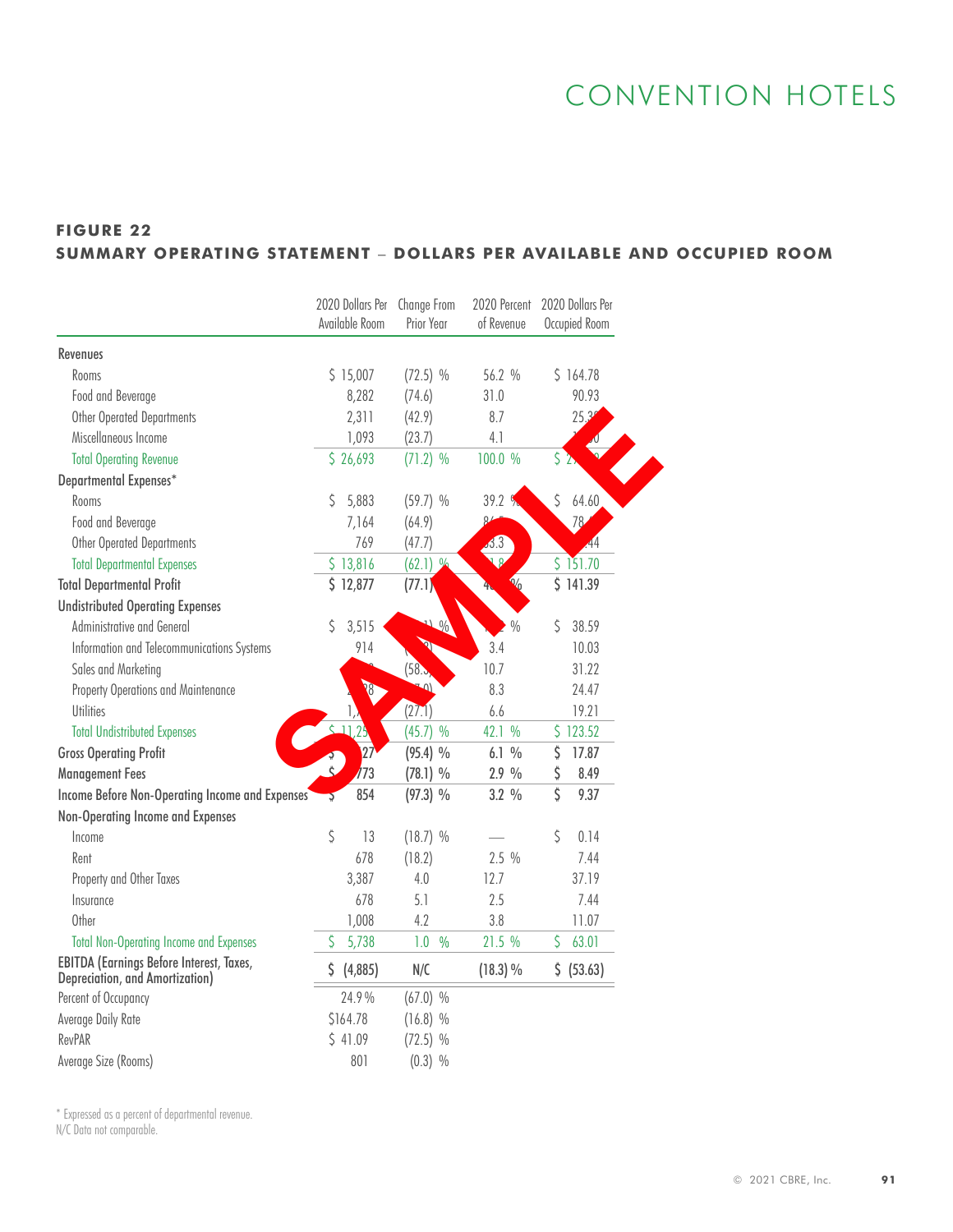# RESORT HOTELS

#### **PERFORMANCE IN 2020**

**RESORT HOTELS: MARKET MIX**

- Total resort hotel revenue declined by 56.5% from 2019 to 2020. The leisure orientation of these properties in this category helped to lessen the declines in occupancy and increase ADR. Resort hotels were the only property type to achieve ADR growth in 2020.
- In response to the lower levels of occupancy and revenue, operators were able to cut operated and undistributed department expenses by 48.1% during 2020.
- The reduced expenses helped preserve a positive gross operating profit margin of 24.1% in 2020 which is less than the 36.5% margin achieved in 2019.
- In 2020, resort hotels suffered earnings before interest, taxes, depreciation, and amortization (EBITDA) decline of 87.9% from 2019. Resort hotels were one of the two property types able to achieve positive EBITDA in 2020.
- Labor costs at resort hotels declined by 47.4% in 2020. The combined costs of salaries, wages, bonuses, and benefits represented 53.3% of operating expenses for the year.

### **RANK AMONG SIX PROPERTY TYPE CATEGORIES CHANGE FROM 2019 TO 2020**



RANKING: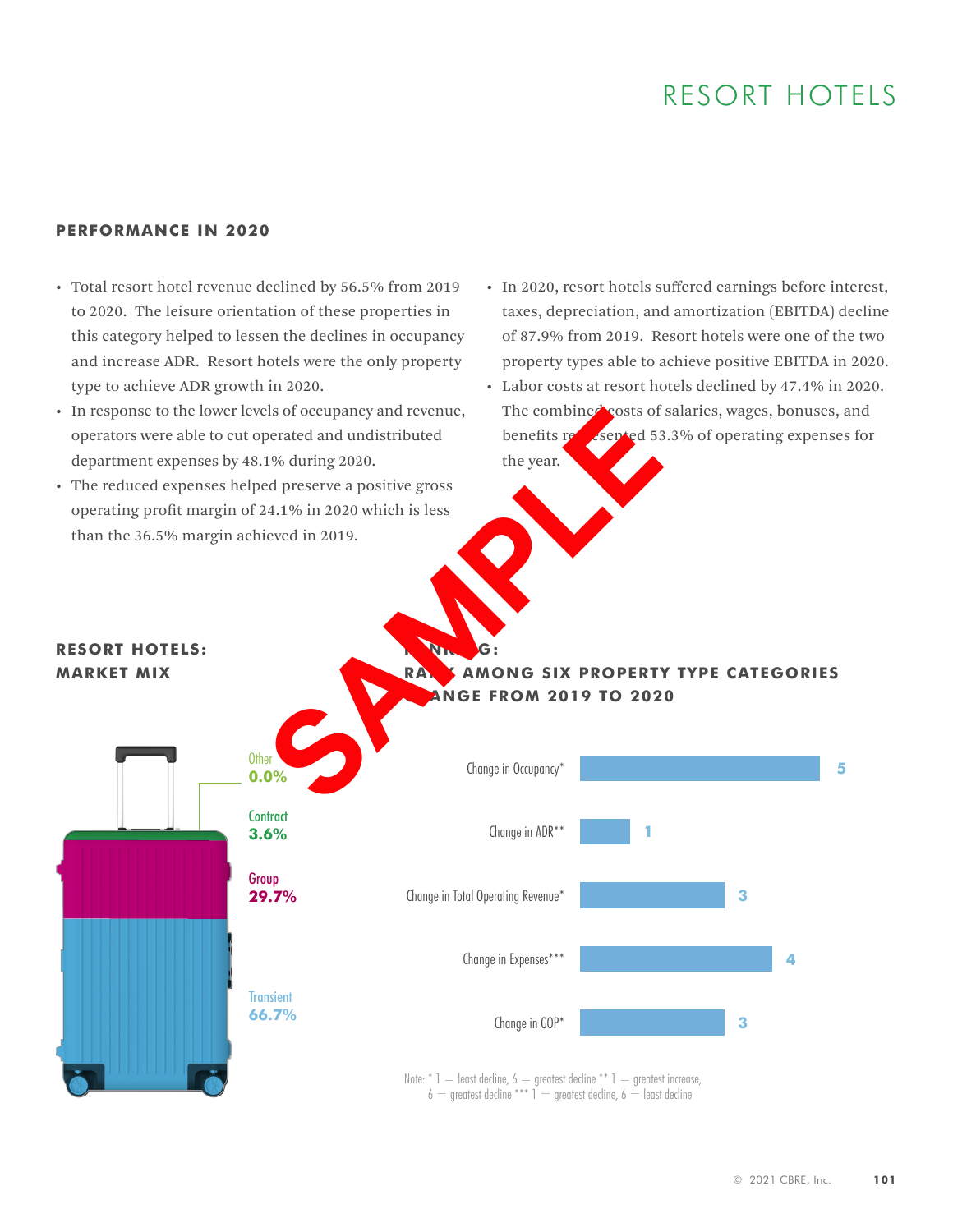# RESORT HOTELS

## **FIGURE 25A SUMMARY OPERATING STATEMENT** – **BY RATE GROUPS**

|                                                                                    | <b>Under \$150</b>                 |                                    |                            |                                   | \$150 to \$250                     |                           |                            |                                   |  |  |
|------------------------------------------------------------------------------------|------------------------------------|------------------------------------|----------------------------|-----------------------------------|------------------------------------|---------------------------|----------------------------|-----------------------------------|--|--|
|                                                                                    | 2020 Dollars Per<br>Available Room | Change From<br>Prior Year          | 2020 Percent<br>of Revenue | 2020 Dollars Per<br>Occupied Room | 2020 Dollars Per<br>Available Room | Change From<br>Prior Year | 2020 Percent<br>of Revenue | 2020 Dollars Per<br>Occupied Room |  |  |
| <b>Revenues</b>                                                                    |                                    |                                    |                            |                                   |                                    |                           |                            |                                   |  |  |
| Rooms                                                                              | \$11,966                           | $(57.3)$ %                         | 62.5 %                     | \$111.99                          | \$22,085                           | $(59.1)$ %                | 50.8 %                     | \$197.39                          |  |  |
| Food and Beverage                                                                  | 3,560                              | (70.0)                             | 18.6                       | 33.32                             | 13,610                             | (66.4)                    | 31.3                       | 121.64                            |  |  |
| Other Operated Departments                                                         | 1,783                              | (34.9)                             | 9.3                        | 16.69                             | ,458                               | (37.1)                    | 14.9                       | 57.72                             |  |  |
| Miscellaneous Income                                                               | 1,842                              | (44.8)                             | 9.6                        | 17.24                             | 228                                | (39.7)                    | 3.1                        | 11.87                             |  |  |
| <b>Total Operating Revenue</b>                                                     | \$19,152                           | $(58.3)$ %                         | 100.0 %                    | \$179.23                          | $-61$                              | $(59.3)$ %                | 100.0 %                    | \$388.62                          |  |  |
| Departmental Expenses*                                                             |                                    |                                    |                            |                                   |                                    |                           |                            |                                   |  |  |
| Rooms                                                                              | 4,153<br>S                         | $(50.5)$ %                         | 34.7 %                     |                                   | \$<br>6,<br>٦Ő                     | $(52.8)$ %                | 29.7 %                     | S.<br>58.62                       |  |  |
| Food and Beverage                                                                  | 3,055                              | (63.8)                             | 85.8                       | 285                               | 0,492                              | (58.3)                    | 77.1                       | 93.78                             |  |  |
| Other Operated Departments                                                         | 1,396                              | (41.0)                             | 78.3                       | .06                               | 1,872                              | (42.4)                    | 29.0                       | 16.74                             |  |  |
| <b>Total Departmental Expenses</b>                                                 | 8,604<br>Ş.                        | $(55.2)$ %                         | 44.9                       | $\sqrt{0.52}$                     | \$18,923                           | $(55.3)$ %                | 43.5 %                     | \$169.13                          |  |  |
| <b>Total Departmental Profit</b>                                                   | \$10,549                           | $(60.6)$ %                         |                            | 98.72                             | \$24,558                           | $(62.0)$ %                | 56.5 %                     | \$219.50                          |  |  |
| <b>Undistributed Operating Expenses</b>                                            |                                    |                                    |                            |                                   |                                    |                           |                            |                                   |  |  |
| Administrative and General                                                         | 2,330<br>S                         | (40.1)                             | 127                        | 21.80                             | 4,394<br>Ş                         | $(38.7)$ %                | 10.1 %                     | 39.27<br>\$                       |  |  |
| Information and Telecommunications Systems                                         | 645                                | (10.7)                             | J.                         | 6.03                              | 1,022                              | (32.3)                    | 2.4                        | 9.14                              |  |  |
| Sales and Marketing                                                                | 2,465                              | ۱ ک                                | Q                          | 23.07                             | 3,605                              | (51.0)                    | 8.3                        | 32.22                             |  |  |
| Property Operations and Maintenance                                                | 1,832                              | W                                  | 9.6                        | 17.15                             | 3,089                              | (30.7)                    | 7.1                        | 27.61                             |  |  |
| <b>Utilities</b>                                                                   | 142/                               |                                    | 7.5                        | 13.42                             | 2,182                              | (26.0)                    | 5.0                        | 19.51                             |  |  |
| <b>Total Undistributed Expenses</b>                                                | 8,706                              | $\frac{0}{0}$<br>$\left( 3\right)$ | 45.5 %                     | 81.47<br>\$.                      | \$14,294                           | $(39.0)$ %                | 32.9 %                     | \$127.75                          |  |  |
| <b>Gross Operating Profit</b>                                                      |                                    | 85.01%                             | $9.6\%$                    | \$<br>17.25                       | \$<br>10,265                       | $(75.1)$ %                | 23.6 %                     | \$<br>91.74                       |  |  |
| <b>Management Fees</b>                                                             | 512                                | $(57.7)$ %                         | 2.7%                       | Ŝ<br>4.79                         | \$<br>1,375                        | $(64.1)$ %                | $3.2\%$                    | 12.29<br>\$                       |  |  |
| Income Before Non-Operating Income<br>and Expenses                                 | \$<br>1,331                        | $(88.5)$ %                         | 6.9%                       | Ŝ<br>12.46                        | \$<br>8,890                        | $(76.2)$ %                | 20.4 %                     | Ŝ<br>79.45                        |  |  |
| Non-Operating Income and Expenses                                                  |                                    |                                    |                            |                                   |                                    |                           |                            |                                   |  |  |
| Income                                                                             | \$<br>122                          | N/C                                | 0.6 %                      | \$<br>1.14                        | \$<br>27                           | $(25.4)$ %                | 0.1%                       | \$<br>0.24                        |  |  |
| Rent                                                                               | 272                                | $(12.0)$ %                         | 1.4                        | 2.55                              | 782                                | (24.2)                    | 1.8                        | 6.99                              |  |  |
| Property and Other Taxes                                                           | 1,176                              | 0.6                                | 6.1                        | 11.01                             | 3,355                              | 3.7                       | 7.7                        | 29.98                             |  |  |
| Insurance                                                                          | 729                                | 21.0                               | 3.8                        | 6.82                              | 1,208                              | 8.1                       | 2.8                        | 10.80                             |  |  |
| Other                                                                              | 364                                | (49.2)                             | 1.9                        | 3.41                              | 1,732                              | (32.5)                    | 4.0                        | 15.48                             |  |  |
| <b>Total Non-Operating Income and Expenses</b>                                     | \$<br>2,420                        | $(11.9)$ %                         | 12.6 %                     | \$<br>22.65                       | \$<br>7,049                        | $(10.9)$ %                | 16.2 %                     | \$<br>63.00                       |  |  |
| <b>EBITDA</b> (Earnings Before Interest, Taxes,<br>Depreciation, and Amortization) | \$ (1,089)                         | N/C                                | (5.7)%                     | $$$ (10.19)                       | \$1,841                            | $(93.7)$ %                | 4.2%                       | \$16.46                           |  |  |
| Percent of Occupancy                                                               | 29.2%                              | $(54.2)$ %                         |                            |                                   | 30.6%                              | $(59.1)$ %                |                            |                                   |  |  |
| Average Daily Rate                                                                 | \$111.99                           | $(6.9)$ %                          |                            |                                   | \$197.39                           |                           |                            |                                   |  |  |
| RevPAR                                                                             | \$32.74                            | $(57.4)$ %                         |                            |                                   | \$60.45                            | $(59.1)$ %                |                            |                                   |  |  |
| Average Size (Rooms)                                                               | 391                                | 0.5 %                              |                            |                                   | 541                                |                           |                            |                                   |  |  |

\* Expressed as a percent of departmental revenue.

N/C – Data not comparable.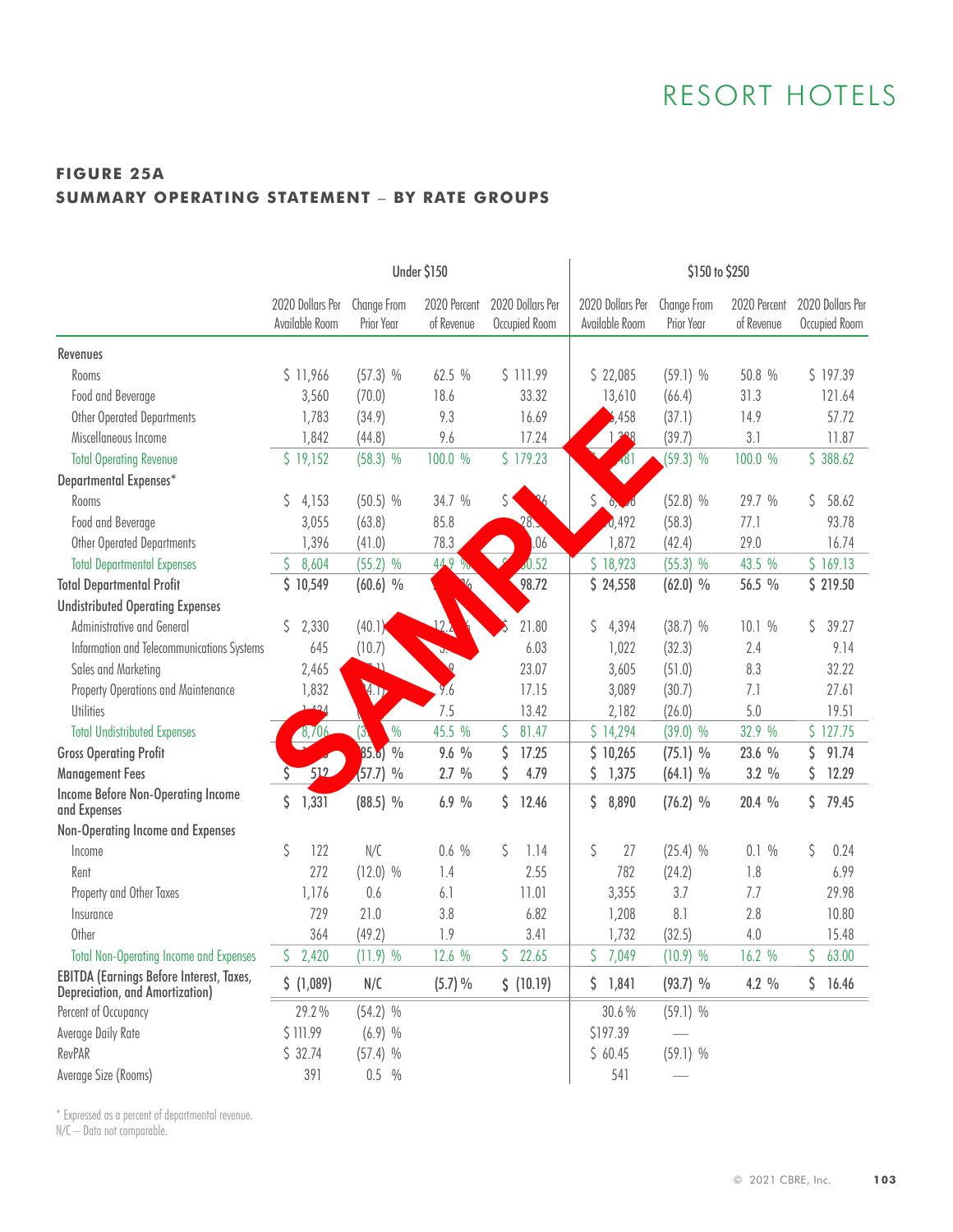# RESEARCH AND DATA PRODUCTS

CBRE Hotels Research's experts deliver the most sought-after analytical hotel market research in the world. These trusted specialists in economics, data science and forecasting algorithms work together to enrich CBRE's vast trove of lodging data and to produce forward-looking market performance scenarios that power forwardthinking ideas. We prepare a variety of forecast and benchmarking reports, as well as maintain extensive databases of hotel income statements and property values. These reports and data provide the foundation for strategic planning by all who have an interest in hotel property financial performance.

### **[MARKET FORECASTS \[HOTEL HORIZONS](https://pip.cbrehotels.com/publications-data-products/hotel-horizons)®]**

- **Econometrically Derived Reports:** Reports prepared on a quarterly basis that analyze historical and expected lodging performance.
- **65 Major U.S. Markets & 435+ Submarkets:** Coverage of over 65 major U.S. markets in addition to national summary report of the entire U.S. lodging industry.
- **Forecast & Historical Data:** Reports contain annual and quarterly forecast data, plus five years of historical market and submarket performance. Analyze baseline, upside, and downside forecast scenarios. U.S. and market historical data are presented monthly.
- **Market Segmentation:** National data is presented by six chain-scale segments (Luxury, Upper Upscale, Upscale, Upp Midscale, Midscale, Economy), six location categories (urban, suburban, rural/interstate, airport, small city/town destination) as well as the lodging industry as a whole reports cover 10 year forecasts of supply, demand, occuparevenue, ADR, and RevPAR for the upper-priced, may be and lower-priced segments. Submarkets: Coverage of over 65<br>
to national summary report of the side-by-side parison of sale<br>
ports contain annual and quarterly<br>
this correct in the side-by-side of the contribution of sale<br>
this correct in USAL<br>
the p
- **On-demand Analysis:** A variety of **ono**mic, demographic, and other informational statistics appear in the reports to provide the reader with a deeper understanding of  $\log d$  arket conditions.

### NEW SUPPLY [SUPPLYTRACK]

- **Identify Projects in the Development Pipeline:** Search and analyze the same construction data used in our forecasting, through nine phases.
- **Supply Statistics:** Build reports by phase, displaying number of projects, room count, and value.
- **Project Level Search:** Query the database geographically, by location type, and scope of project.
- **Report Builder:** Generate summary and full detail reports, design and build custom reports for analysis within the tool or export to excel.
- **Project Information:** For projects in the pipeline, identify the location, status, room count, opening date, brand affiliation, owner, and developer of the property.

### [BENCHMARKING \[BENCHMARKERSM\]](https://pip.cbrehotels.com/publications-data-products/benchmarker)

- **Financial Reporting:** Instantly generate reports that compare the profitability of your property against the aggregated financial performance of **a** group of U.S. hotels that you select. View a side-by-side comparison of six Departmental Sub-Schedules and a Labor Cost analysis.
- **Customized Criteria:**  $\mathbf{S}e^{\mathbf{z}}$  from a list of 7,000 + properties that is searchable based on a ustomized criteria.
	- **Open ing Performance Data:** Explore aggregate data from the nds® in the Hotel Industry survey of operating  $\frac{1}{2}$  ment  $\frac{1}{2}$  om thousands of U.S. hotels.
	- **ata Analysis:** Dive into 220 P&L line items, comparing average venue, expense & profit information.
- ports Presented in USALI Format: For comparability, CBRE ensures that the data conforms to the reporting guidance provided by the Uniform System of Accounts for the Lodging Industry.

#### MYSHARE®

- **User Guided Forecast:** Calculate the future performance of any submarket, competitive set, or subject property based on the movements of the overall market.
- **Penetration Forecasting:** Choose from prior year performance, a 5-year average, or linear trend, to adjust and refine future submarket performance against the relevant market performance.
- Portfolio Level Analysis: Managers and owners can quickly and efficiently adapt broader market forecasts to their submarket, competitive set, and subject property to derive a portfolio level forecast.

#### INVESTMENT PERFORMANCE

- **Hotel Value Series:** Analyze historical and expected profitability of 65 major U.S. lodging markets, with 10 years of data.
- **Value Forecast:** Track revenues, expenses, NOI, Cap Rate, and Value for upper-priced, mid-priced and lower-priced segments at the market level.
- **Investment Insights:** Variables can be compared alongside top-line performance forecasts of occupancy and ADR through ranking and charting tools.